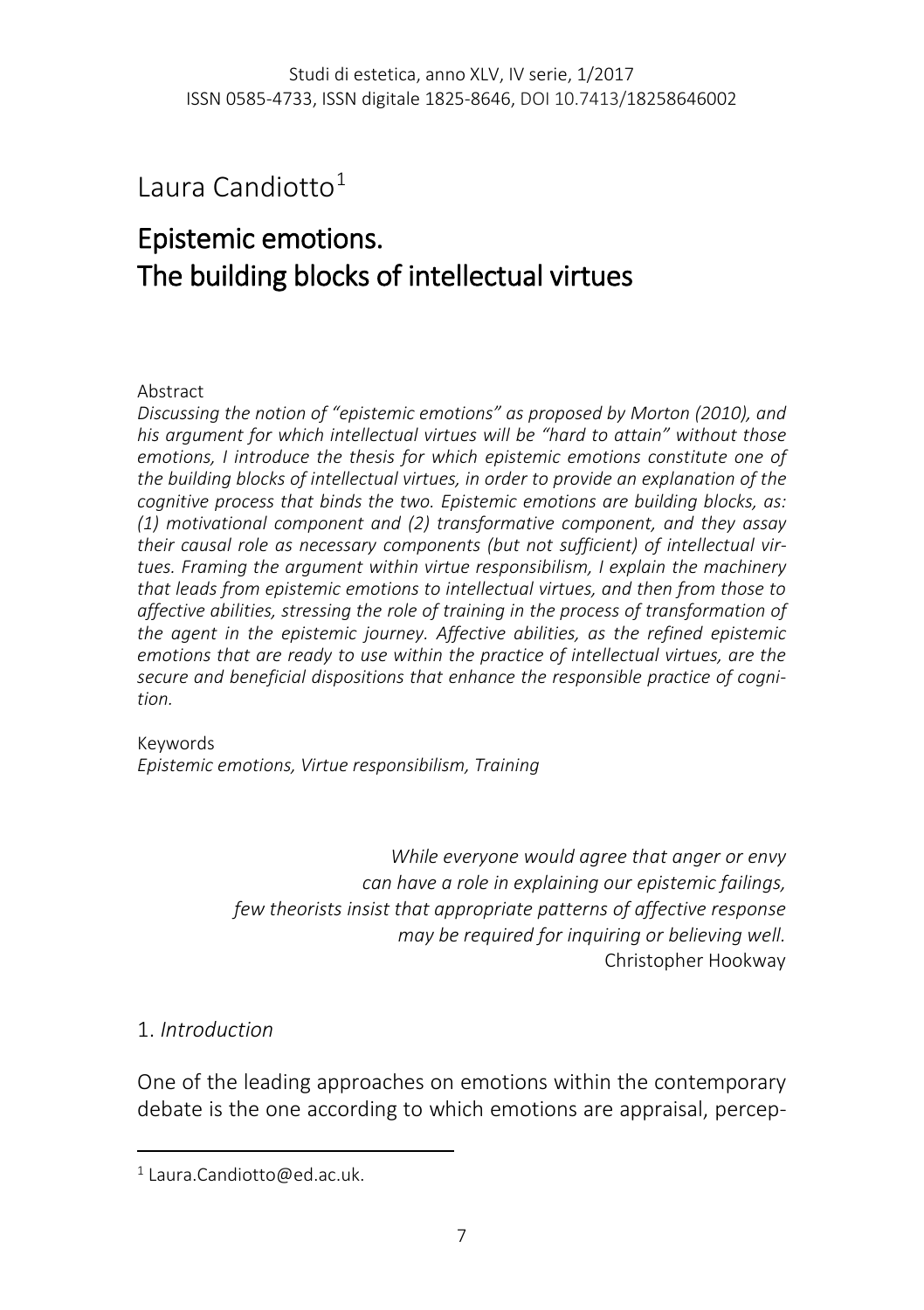tion, or even judgement of values, disclosing the valence of the ob-jects toward which they are directed<sup>[2](#page-1-0)</sup>. In this paper, I refer to a very specific value, the value of knowledge, i.e., the object "knowledge", recognised as something that has values for human beings. My goal is to grasp the meaning and function of those emotions that may lead to knowledge, recognised as value, and towards which the epistemic agent directs her efforts. The idea that emotions are essential to virtue is not new, and it founds its ancient roots in Aristotle's works. Nevertheless, the debate has been centred around moral emotions, and only few studies have been devoted to those emotions that deal with knowledge.

The notion of "epistemic emotions" has been introduced in the contemporary debate by Morton (2010), and before him, as "intellectual emotions", by Stocker (2004), or, as "cognitive emotions", by Scheffler (1991). The definition of epistemic emotions as being those emotions that are directed at knowing is a very broad one, and the role, and even the existence, of such kind of emotions are still very controversial in the contemporary debate, more so because it questions the relationship between the affective and the cognitive systems.

I assume a well-determined approach regarding knowledge as value, i.e., the one proposed by virtue epistemology<sup>3</sup> – and, specifically, I will refer to its character-based version, also known as virtue responsibilism, introduced by Lorraine Code  $(1987)^4$  $(1987)^4$  – for which the intellectual virtues should not be understood as mere faculties or capacities<sup>5</sup>, but as those character traits that define the excellent dispo-

<span id="page-1-0"></span><sup>2</sup> Peter Goldie (2002) is seen as one of the most prominent thinkers within a branch of this model, the one that emphasises the "feeling towards" as the source of the recognition of the value. Nevertheless, it should be noted that the roots of the approach go back to the origin of the Western philosophical thought, and has noble ancestors, just think of Aristotle or Husserl. See Mulligan 2010 for a comprehensive introduction to the approach.

<span id="page-1-1"></span><sup>&</sup>lt;sup>3</sup> The birth of this field of study is recognised in the article written by Ernest Sosa in the early 1980s (Sosa 1980), where he suggested an account on justified true belief, based upon intellectual virtues.

<span id="page-1-2"></span><sup>4</sup> See also Kavnvig 1992, Montmarquet 1993, Hookway 2000, Baehr 2011, and especially Zagzebski (1996), who provided the first systematic account of the character-based approach.

<span id="page-1-3"></span><sup>5</sup> These are the intellectual virtues as understood by the virtue reliabilists. See Axtell (2000) for a brief introduction about the differences between the two models.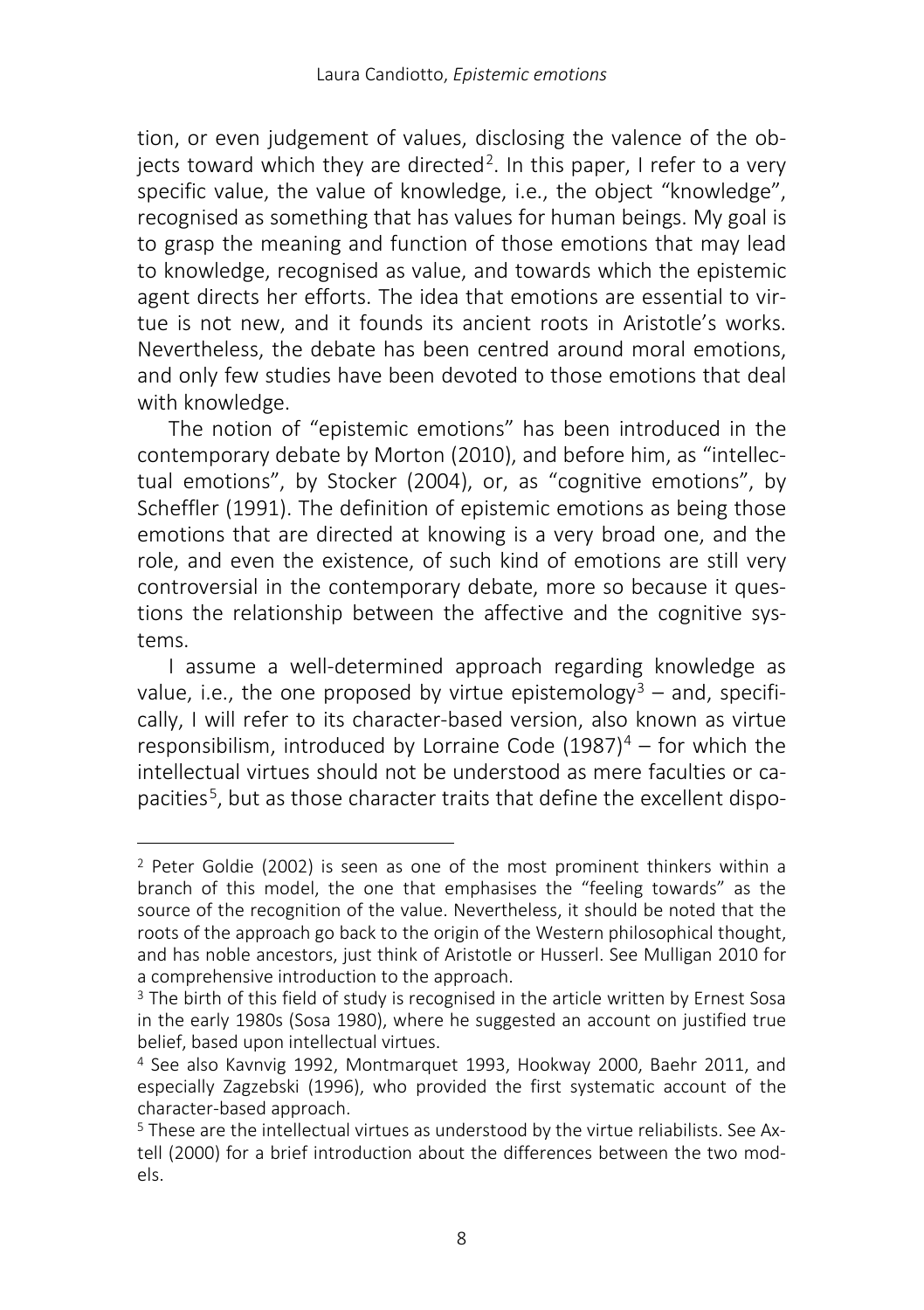sitions of a responsible epistemic agent. Thus, in order to grasp the role of epistemic emotions, my focus will be directed to the clarification of the relationship between epistemic emotions and intellectual virtues within the knowing processes.

In this approach, the value of knowledge and the possibility of its achievement are dependent upon the abilities and character traits of the epistemic agents. Even if this approach lends a strong value to intellectual virtues, and not explicitly to emotions, it nevertheless seems the best choice to unlock the analysis towards epistemic emotions and affective abilities. In fact, I noticed that within the virtue epistemology literature, there are some intriguing synonyms – specifically, two examples. We refer to curiosity both as an epistemic emotion as well as an intellectual virtue or, in the case of courage, we just add the adjective "intellectual" to courage, in order to make it an intellectual virtue and not just an emotion. These synonyms may mean many things, from hiding a lack of analysis – understanding as synonyms, two things that are not the same – to an error of classification; are we sure, for example, that curiosity is an intellectual virtue and not an epistemic emotion, or simply that the synonymy is not perceived, in this case, as problematic?

As Morton (2010) has noticed, the words often do triple duty and, thus, we may have a curious character moved by the emotions of curiosity who, performing her cognitive acts, also engages in curiosity as an intellectual virtue. Nevertheless, I think that this synonymy among curiosity as a character trait, curiosity as a quality of action, and curiosity as an intellectual virtue may create confusion. Most important for my topic, it may dismiss the epistemic role of the emotions within virtue epistemology since it will focus on curiosity as an intellectual virtue only.

In fact, I do not think – as the forthcoming revised version of the lemma dedicated to virtue epistemology in the  $SEP<sup>6</sup> - that$  $SEP<sup>6</sup> - that$  $SEP<sup>6</sup> - that$  it is uncontroversial to say that many virtues are emotional dispositions,

<span id="page-2-0"></span><sup>6</sup> See Alfano, Greco, Turri (forthcoming). Zagzebski (1996: 131) has recognised, for example, the emotions characteristic of the virtue of courage that motivates acts of courage, but she says that they have no name. She has also claimed that the "common vocabulary is misleading" (1996: 106), recognising that the same term may be used for virtues, skills, and emotions. Alfano (2016), on the other hand, has suggested to index virtues, thanks to the emotions they govern, precisely because it is easier, in his opinion, to individuate emotions than virtues.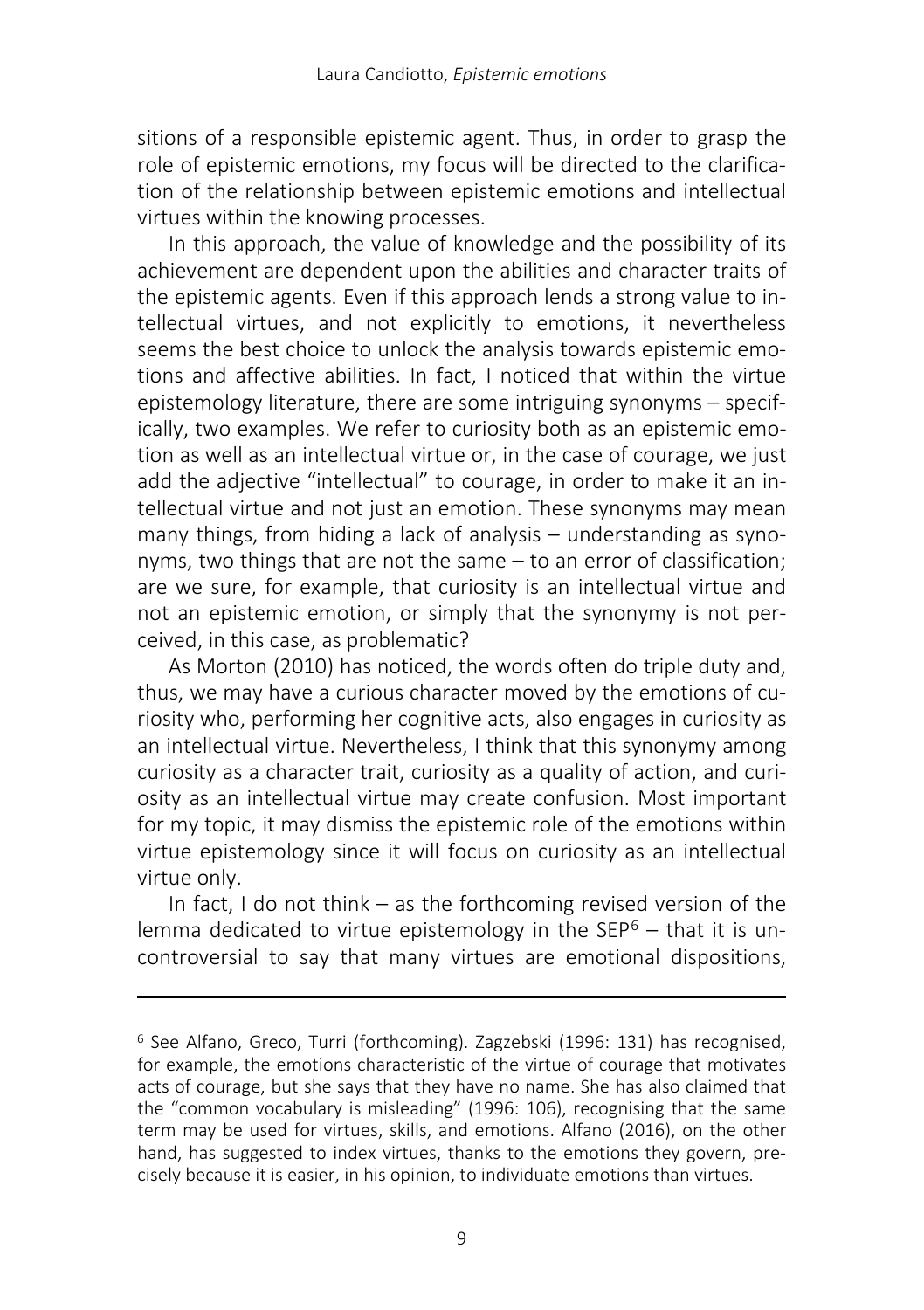precisely because many practitioners deny, or at least do not explicitly state, the existence of these kind of epistemic emotions. Moreover, and I will come back to it in due course of time, they risk not taking into consideration the impact that the affective engagement may have for the understanding of the embodied and embedded dimen-sion of the epistemic practices<sup>[7](#page-3-0)</sup>.

Therefore, my aim is to uncover and reveal the relationship between epistemic emotions and intellectual virtues within the character traits of the epistemic agent, using the hypothesis that epistemic emotions and intellectual virtues are two different things. Specifically, I will explain the process that leads from emotions to intellectual virtues, and from them to affective abilities. In fact, if a lot has been said about the connection between intellectual virtues and belief-building (Hookway 2003a), it is not the same for the first segment of this cognitive machinery.

First, I will fine-grain the notion, detecting the role of epistemic emotions within the knowing and the development of the epistemic character of the agent. Next, underlying the differences between epistemic emotions and intellectual virtues, I would explain the machinery between them, lighting on the procedure that leads from one to the other. Finally, analysing the ontogenesis of intellectual virtues, I will introduce the notion of affective ability as the result of a good epistemic training. Therefore, the procedure that leads from epistemic emotions to intellectual virtues, and from them to the affective abilities, will be recognised as the one that integrates emotions within the knowing process.

## 2. *The intellectual virtues' components*

l

For Zagzebski (1996: 137), intellectual virtues have two components, the motivational and the success ones, the first leading to produce a certain desired end, which is knowledge, and the second establishing the reliable success in bringing about that end. These components

<span id="page-3-0"></span> $7$  This is true if we would recognise that bodily feelings are associated with emotional experiences and, thus, also to the epistemic ones. On the somatic states involved in cognitive processes, see Damasio 1994. On the embodied appraisal theory, especially regarding how moral values are based on emotional responses, see Prinz 2004.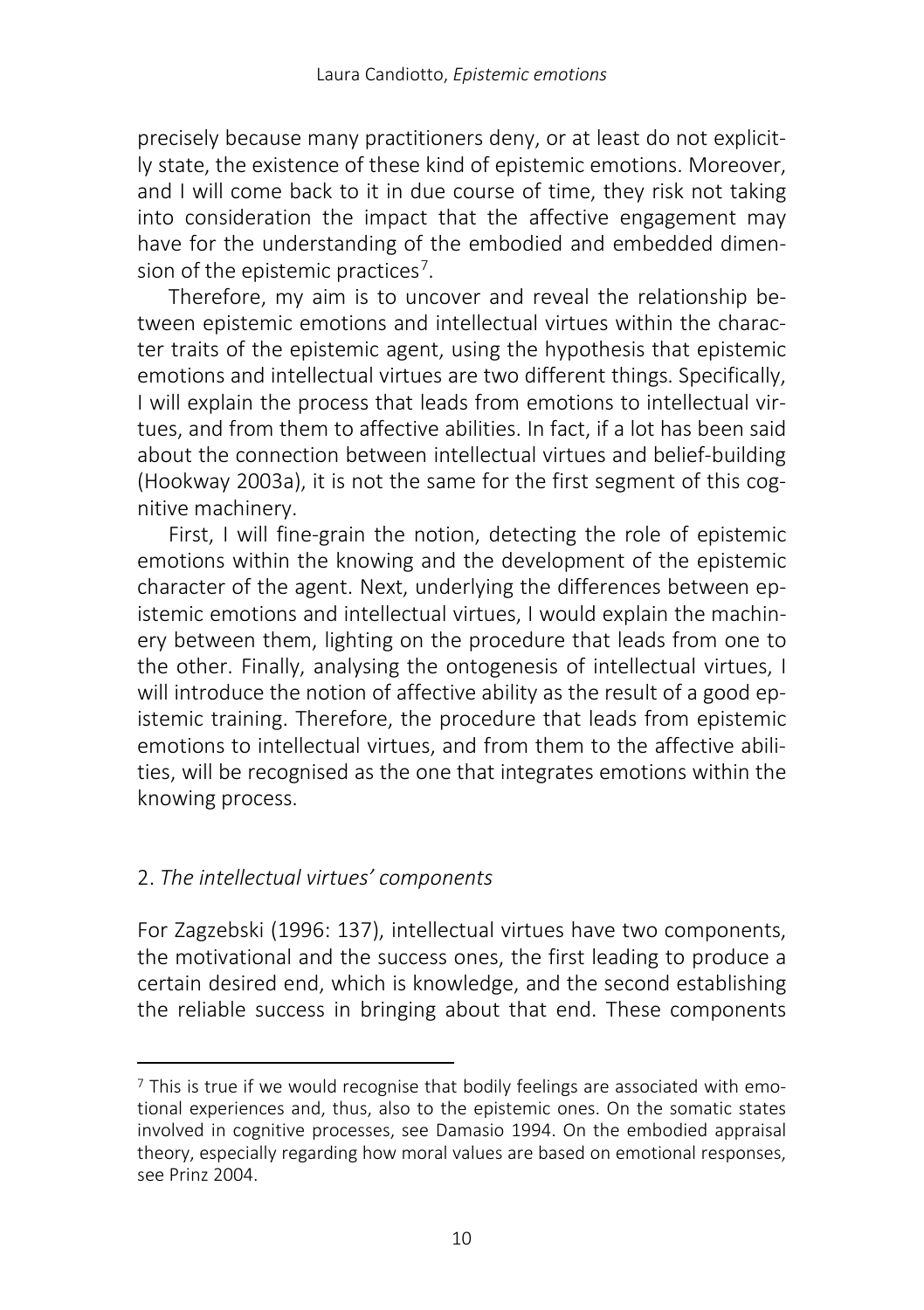that refer to the Aristotelian characterisation of moral virtues pertain to the intellectual ones because, in Zagzebski's account, intellectual virtues are character traits and dispositions, exactly as the moral ones<sup>[8](#page-4-0)</sup>. As underlined by Roberts and Jay Wood (2007: 72), intellectual motivation and dispositions to epistemic success are part of the excellent intellectual life as a whole. As is well known, one of the key characteristics ascribed to emotions is to be a motive for action, and, in our specific case of epistemic emotions, a motive for the act of knowing. Arguably – I introduce it here and I will come back to it later on – we cannot embrace the division that states that the intellectual virtues are for thinking and the moral ones for character, because it is precisely in the education of the character that both, the moral and the intellectual virtues, are trained and acquired. Moreover, the distinction between practical and theoretical ends diminishes, in the acknowledgement that the same thinking is an activity pursued because the agent identifies the value of its fulfilment as knowing.

We may detect the epistemic role for the emotions in the motivational component within Zagzebski's analysis of the intellectual virtues' components, specifically as the natural energy of the motivational component. In this way, epistemic emotions may be understood as the motives towards which the agent gives value, i.e., the knowledge<sup>[9](#page-4-1)</sup>. Moreover, Zagzebski's account exposes a second meaning, more specific for virtue epistemology: epistemic emotions as steps for the development of the epistemic character as an excellent knower. The question is: what constitutes their action? Shouldn't be they at work here *per accidens*, or as side-effects? Have the epistemic emotions a beneficial role *per se* within those components that enable the excellence of the cognitive agent, and thus, reaching cognitive success?

<span id="page-4-0"></span><sup>8</sup> In fact, for Zagzebski, moral and intellectual virtues should not be split, as Aristotle did, because they do not differ in their ends, i.e., the flourishing of the agent through knowledge and right actions. Also, Roberts & Jay Wood (2007) are against a strict dichotomy between moral and intellectual virtues. They have argued for the concern-based construal account of the emotions, for which emotions have a deliberative character – they are based on the will – and act as motives for. On the other side, for the necessity to distinguish them following the Aristotelian account by the practical or theoretical ends, see Annas 2003.

<span id="page-4-1"></span><sup>&</sup>lt;sup>9</sup> Epistemic emotions may be motives by themselves or enabling condition for the production of other motives.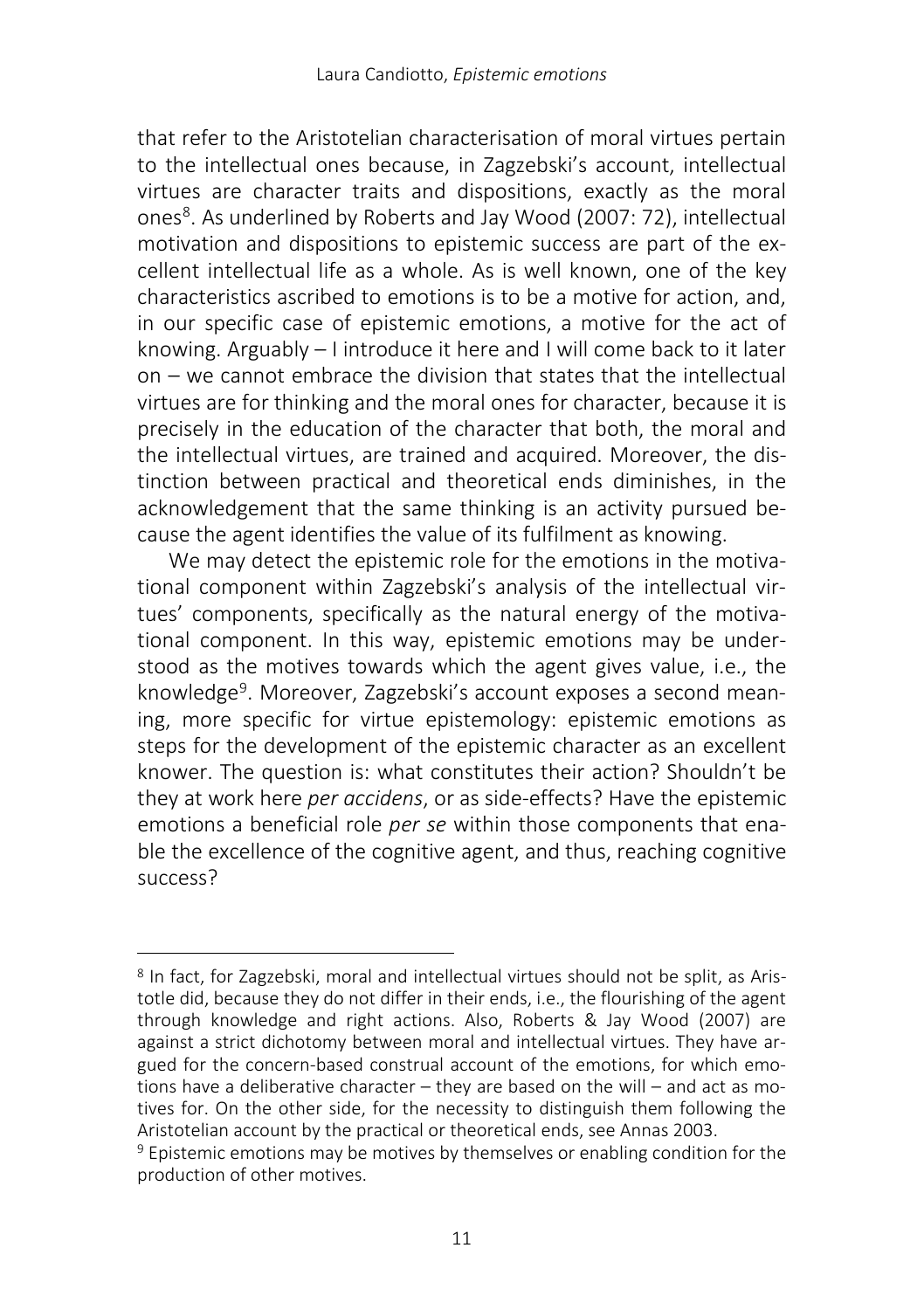These questions, *in nuce*, are constrained within their limitations and serve as the background of the inquiry. As introduction, I believe that one of the merits of the contemporary research within character-based epistemology is to challenge the idea of avoiding the personal and subjective traits of the agent to attain knowledge. On the contrary, stressing that it pertains to certain traits – recognised as intellectual excellences – to lead the agent to knowledge, this venue of research opens the door to further inquiries on the features and components of these excellences and their relevance for knowledge. My thesis is that the existence of epistemic emotions precisely constitutes one of these components. Therefore, the necessity to question the supposed harmful status of the emotions emerges clearly, since they are one of the components of what is recognised as excellent, i.e., intellectual virtues as the character dispositions to think well.

It might be objected that intellectual virtues have to fight against one of their components recognised as being disadvantageous. I do not think this is the case and I'm going to explain why throughout the paper, in particular, discussing Morton's argument, and introducing the notion of affective ability. As preliminary reply to the objection, I can say that this does not mean that there aren't cases in which the intellectual virtues arise from a battle within contrasting emotions or, also, cases where it is definitely the performance of the virtue that makes the emotional component virtuous<sup>10</sup>. But this recognition is not something that invalidates my approach since, on the contrary, it reinforces the idea for which we should train the epistemic emotions in order to harmonise them to virtue and stabilise their power within the process.

## 3. *From epistemic emotions to intellectual virtues*

l

Morton (2010), has underlined the connection between epistemic emotions and intellectual virtues and, explaining the process, has claimed that it is difficult for a human being to act virtuously without

<span id="page-5-0"></span> $10$  A very interesting example is the one of shame as a component of modesty and intellectual humility.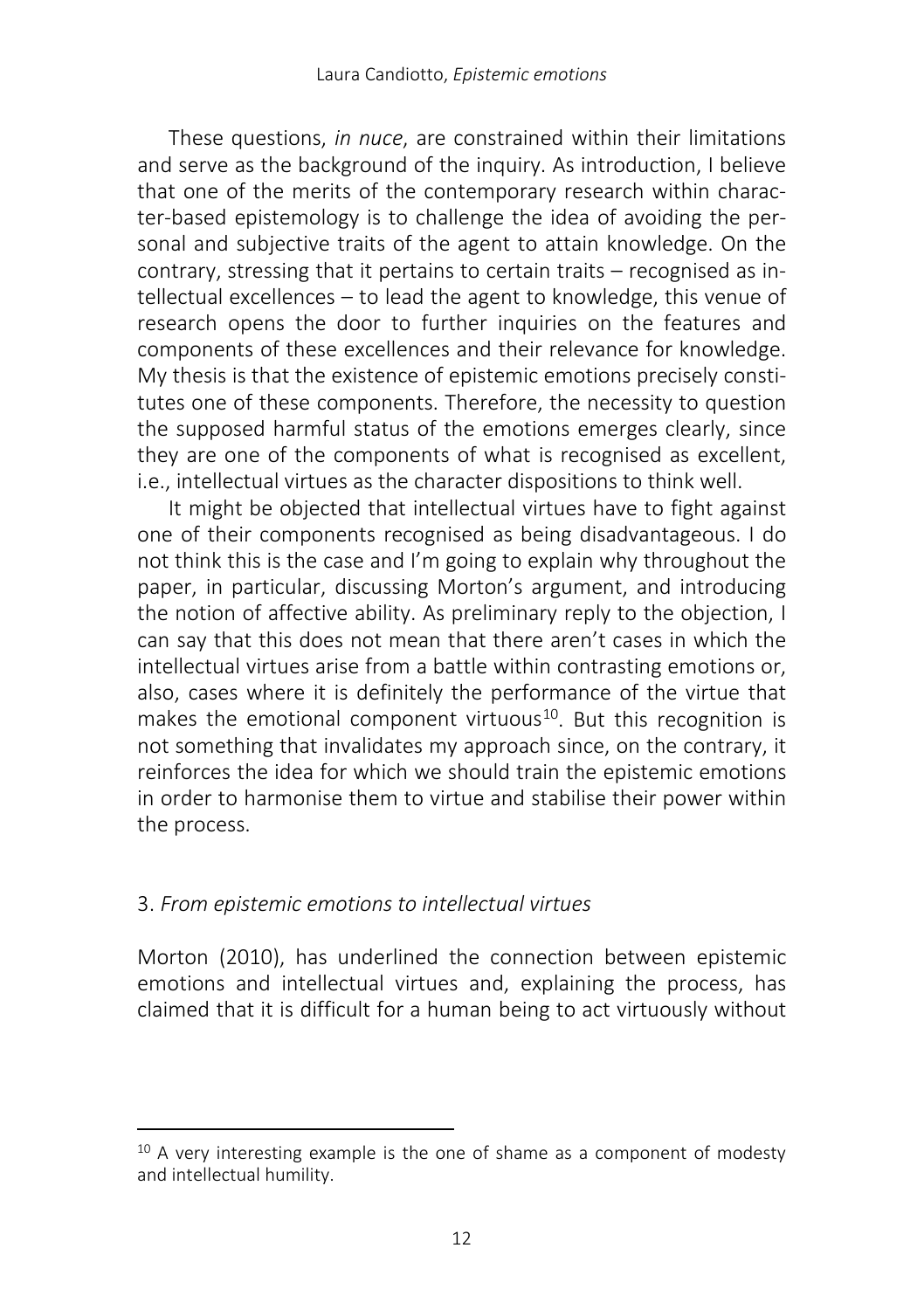epistemic emotions; however, there is no necessity for  $it^{11}$  $it^{11}$  $it^{11}$ . Thus, what he argues for is not a "necessity thesis" on the role of epistemic emotions for intellectual virtues, but a softer version of it that states that it would be very difficult to achieve intellectual virtues without epistemic emotions; however, in the meantime, it will not be impossible.

First of all, what is evident in this argument is the difference between the phrases "hard to do without" and "necessary with". This argument is based on the phenomenological recognition that there are few cases in which the intellectual virtues may arise emotionlessly. In fact, arguing for this softer implication between epistemic emotions and intellectual virtues, he identifies those cases in which people think and know virtuously (i.e., with intellectual virtues) and without being pushed by epistemic emotions, as in the case of the welltrained and excellent young scientist who does not care about the subject. I agree with him on this example, and recognise that in very specific cases it is even best to not be moved by certain emotions – as for the cold mind of a surgeon required to perform her professional task, and the consequent denial to operate on members of her own family, because emotions may affect her mind. Nevertheless, I think that these are very specific cases as exceptions to the "necessity thesis". In fact, as the same Morton has acknowledged, "the normal human operation of many virtues involves the activation of emotions that move the agent to the required pattern of action" (Morton 2010: 394), i.e., the practice of her intellectual virtues as an epistemic ability.

Thus, the difference between "harder without emotions" and "necessary with emotions" resides in the attempt to not exclude the counterexamples that, nevertheless, do not depict the normal way of acting, where "normal human beings would find it hard to sustain the virtue if they were not capable of emotion" (Morton 2010: 394). I think that here we should not understand "normality" as the opposite of pathological cases, but as a way to say that, in most of the cases, intellectual virtues follow epistemic emotions. Therefore, I propose to understand Morton's argument as an argument based on statistical evidence, stating that in most cases it is more probable that an intel-

<span id="page-6-0"></span> $11$  "[...] there are emotions that play an important and hard-to-replace role" (Morton 2010: 386); "[...] the absence of epistemic emotion seems to make things harder rather than impossible" (Morton 2010: 391).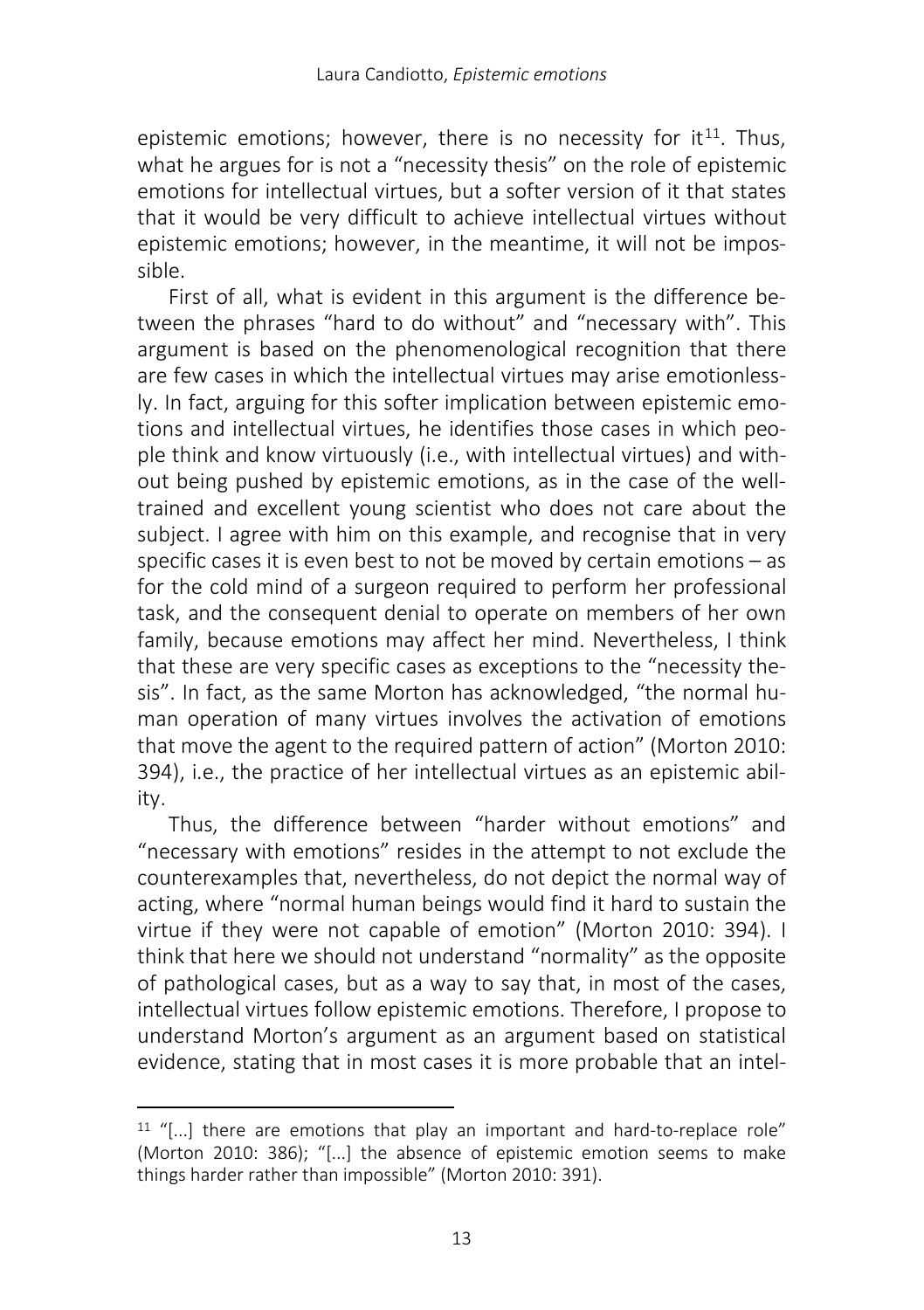lectual virtue is dependent on an epistemic emotion than the contrary, and the cause of it depends, in Morton's view, on our biological constitution as human beings.

Even if I agree with Morton in most of his arguments, I cannot state, as he does, that in the cases he offers as exceptions – we take the one of the young scientist that, later on in Morton's paper, is depicted as a young chemist that investigates for a carcinogen in baby bottles – the agents may not feel any emotions at all, even if they are demonstrating their intellectual virtues. On the contrary, I think that it is necessary to recognise that they were moved by other motives, for example: the ambition to develop their career, as the scientist is depicted in the first case; or the responsibility towards the citizens' health, in the second.

Finally, analysing these cases, the crucial question about the conceivability of emotionless intellectual virtues arises. My first answer is that it is very implausible to conceive emotionless intellectual virtues, but this does not mean that emotions should be at work every time that one specific intellectual virtue is at work, since intellectual virtues, in the expert cognitive agent, become an intellectual habitus. In fact, the habitus prevents the organism from using a large amount of energy at any time the activation of a virtue is needed. At the same time, however, the habitus has been built by the reiteration of the pattern of emotions, combined with other skills and abilities. The habitualisation and sedimentation of epistemic emotions into intellectual virtues arise through the exercise and the training, as I will explain, depicting affective abilities in section five, and it is consistent with the core idea of character-based virtue epistemology, for which knowing is an exercise through which the agent develops her intellectual skills. My point here is that the habitualisation of epistemic emotions should be understood within this process too. Thus, an excellent and expert epistemic agent would know if she needs to activate the required epistemic emotions as affective abilities, at the right time, in the right place, and in connection with other skills.

Consider the example of the very passionate teacher who, after many years of teaching, does not feel the "fire of the passion" for teaching in the present moment as she did when she was young; nevertheless, she is able to enthusiastically involve the students in the lessons. One of the abilities of this expert teacher, thus, will also be the reactivation of certain affective abilities, if she would need them, for a certain and specific situation. If she would not need them,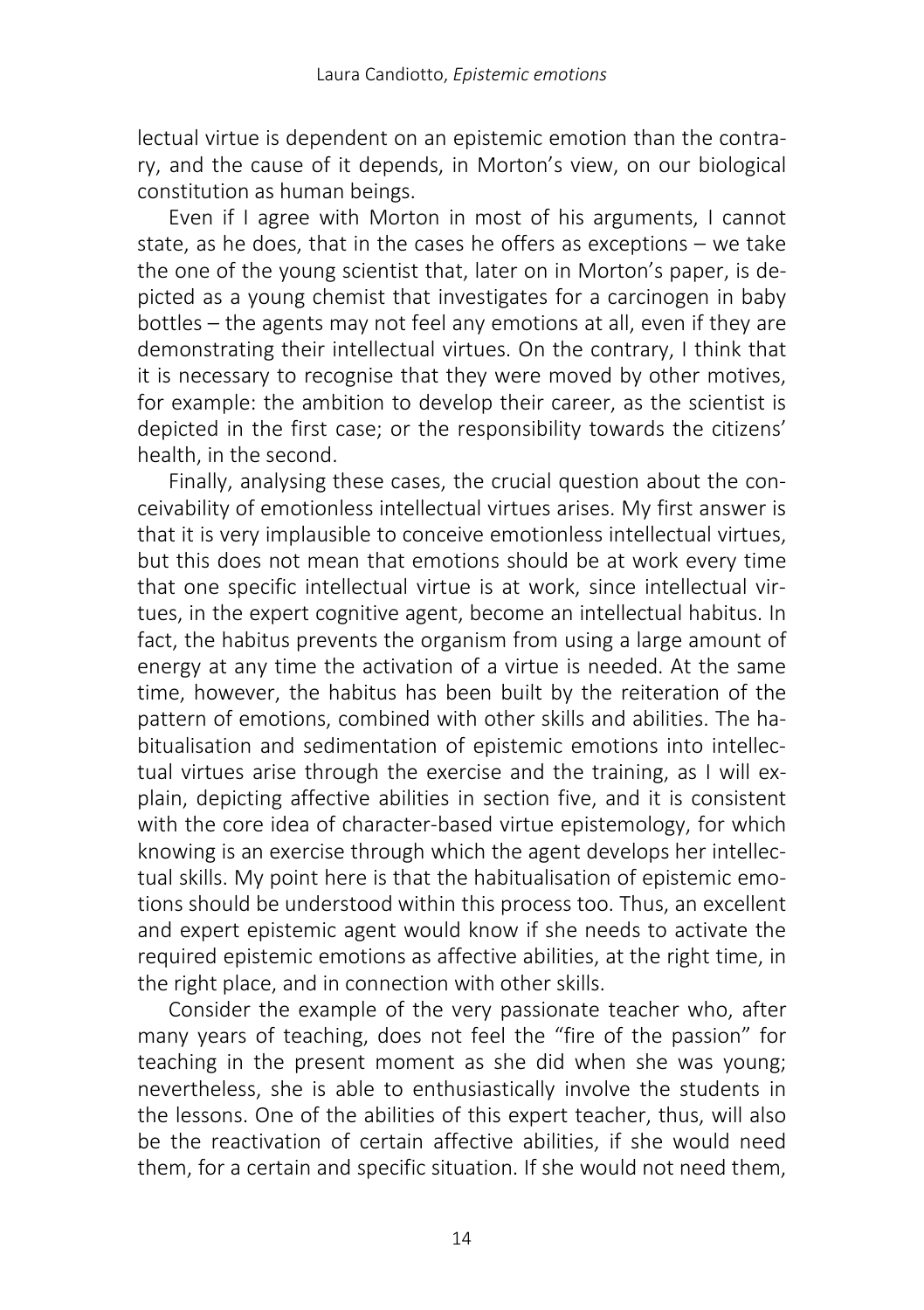her ability will enable her to proceed anyway, being moved by her excellent habitus. This example shows that the recognition that some specific epistemic emotions are not at work in the actual performance of the intellectual virtue in certain cases does not mean that they are not a component of it. In fact, they are available as affective abilities, and ready to enact in certain cases, as I will argue in section five.

Coming back to Morton's example about the young scientist, and to the fact that not having activated the specific epistemic emotion connected to the specific intellectual virtues does not mean that the agent is emotionless, I have also noticed that certain intellectual virtues may be activated by despicable emotions or aspirations. I may imagine, in fact, that it is not curiosity, love for truth, or epistemic worry that activates the young scientist's intellectual virtue of scrutiny and careful attention towards the production of scientific data, but maybe her ambition, or even her insecurity, that makes her seek the approval of her boss<sup>12</sup>. Therefore, we should recognise that our agency is moved by different, and sometimes contrasting, causes, each one bringing their emotional component<sup>13</sup>. Nevertheless, cases such as this do not show that a specific intellectual virtue arises from a vicious emotion, i.e., there is no causal relationship between them, but only that this specific intellectual virtue, trained within the exercise of its proper emotions, is at work here, within a context where the emotions at play are not the ones that constitute it, but others. Moreover, it should be noticed that one specific intellectual virtue may be built and activated by different epistemic emotions, arising from the contexts.

Morton's argument also leads to another topic, very important for my aim, and to which I will come back in the last section. In fact, Morton has underlined the ethical stance involved in the process, saying that the enquiry, based on emotionless virtues, would tend to be less disinterested than many of the others. In this way, his argument

<span id="page-8-0"></span> $12$  In the meantime, we should be aware that certain skills that seems emotionless may be supported by the emotions. For example, empirical studies have provided evidence for the relationship between emotions and attention, in particular regarding the role of emotions in making things salient for us. See Brady 2013.

<span id="page-8-1"></span><sup>&</sup>lt;sup>13</sup> Aristotle, one of the fathers of virtue epistemology, while exploring the relation of the rational and the irrational parts of the soul, found a broad range of overlap around their borderline (or better, border-region), where emotions communicate with concepts, building, on my reading, rationality.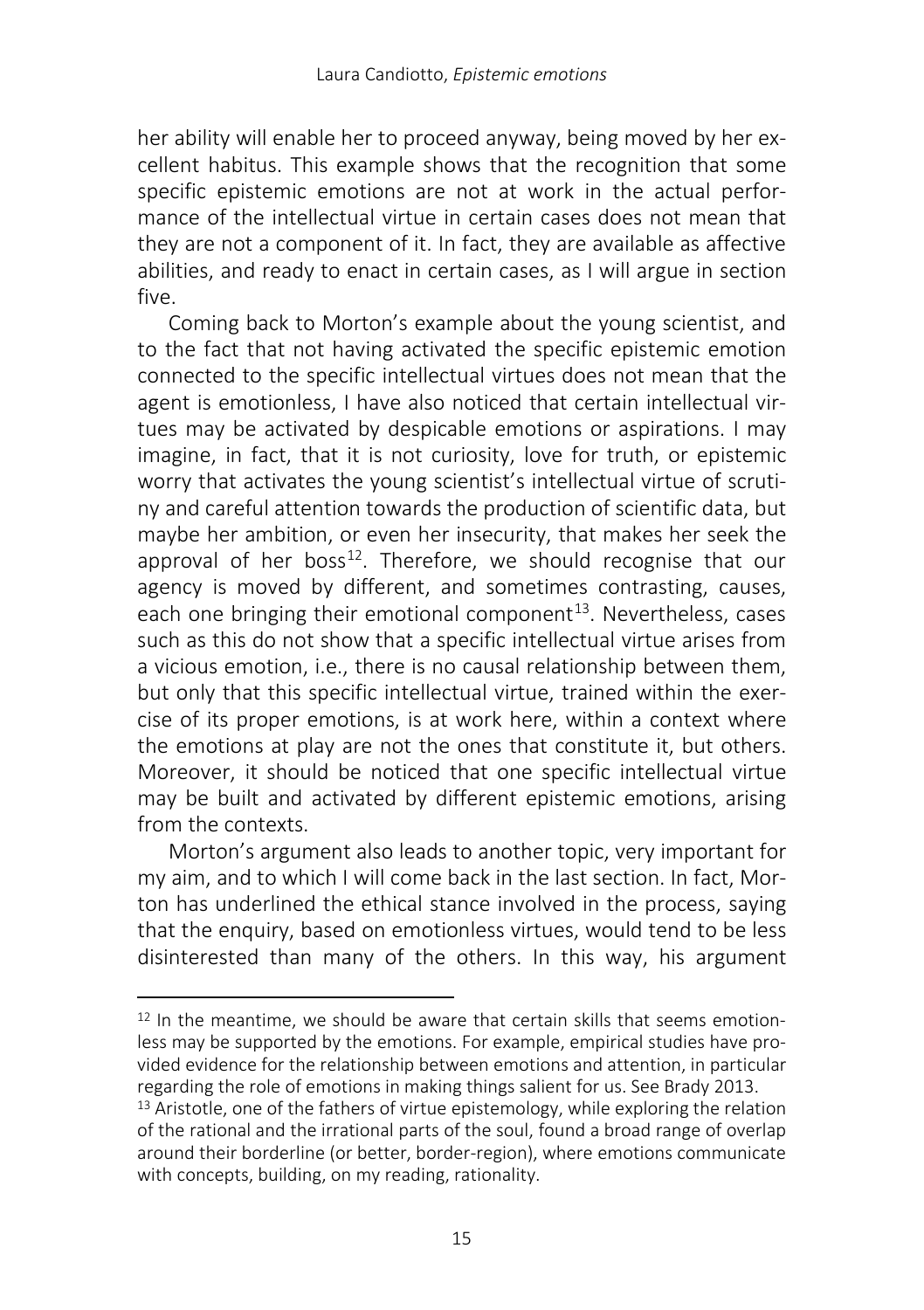based on statical evidence, as I have called it, implies not only what is more natural for knowing, but also what is best, or what is most desirable for the production of the right epistemic practice. Thinking well, thus, is not only thinking properly but also thinking responsibly, as the binding between intellectual and moral virtues highlights. I notice that this ethical outcome of Morton's argument underlies the value of emotions, as useful and beneficial, for the well and right development of the epistemic character, and the responsibility towards our emotions emerges here as a crucial issue<sup>[14](#page-9-0)</sup>.

The meaning of epistemic responsibility emerges clearly in the second situation reported by Morton, the one in which the young scientist reveals herself as a chemist dealing with health issues, Morton has claimed that "one can exercise the virtue of epistemic responsibility without experiencing any emotion" (Morton 2010: 395). I disagree with this claim, because a notion of either moral or epistemic responsibility, but which lacks minimal care for the others, signifies absolutely no responsibility. It is true that in deontological ethics, the imperative of following the rules does not arise from the recognition of the fellows' sympathy as for moral sentimentalists. However, it does not necessarily imply that one of the motivations, unless not the major, that lays down responsible actions, is not the care for the others. Therefore, if we would accept that care, at work in the practice of virtue, has an intrinsic emotional component, and that ethics, as care for the others<sup>[15](#page-9-1)</sup>, is at the ground of responsibility, it follows that, unless the performance of responsible acts of care may be motivated by reasons other than emotions, responsibility, both moral and epistemic, should not be understood outside the ethical horizon.

The ethics of knowledge has been studied a lot in the recent years, particularly regarding epistemic injustice and epistemic culpability. Remarkably, Miranda Fricker (2007) has argued for an ethical account of epistemic practices, stressing the fundamental role performed by training, for example of testimonial perceptual capacity or sensibility. Moreover, she has stressed the responsibility we need to endorse in the judgement building (Fricker 2016). Regarding what I'm

<span id="page-9-0"></span><sup>14</sup> Regarding this meaning, see Stocker 2004: 136-7. This specific notion of intellectual emotions as something valuable for knowledge seems dependent from one of the most established definition of emotions as judgment of value, instantiated, for example, by Nussbaum 2004.

<span id="page-9-1"></span> $15$  I assume here the meaning of ethics as "care for others" from feminist care ethics (see Gilligan 1982, Noddings 1982).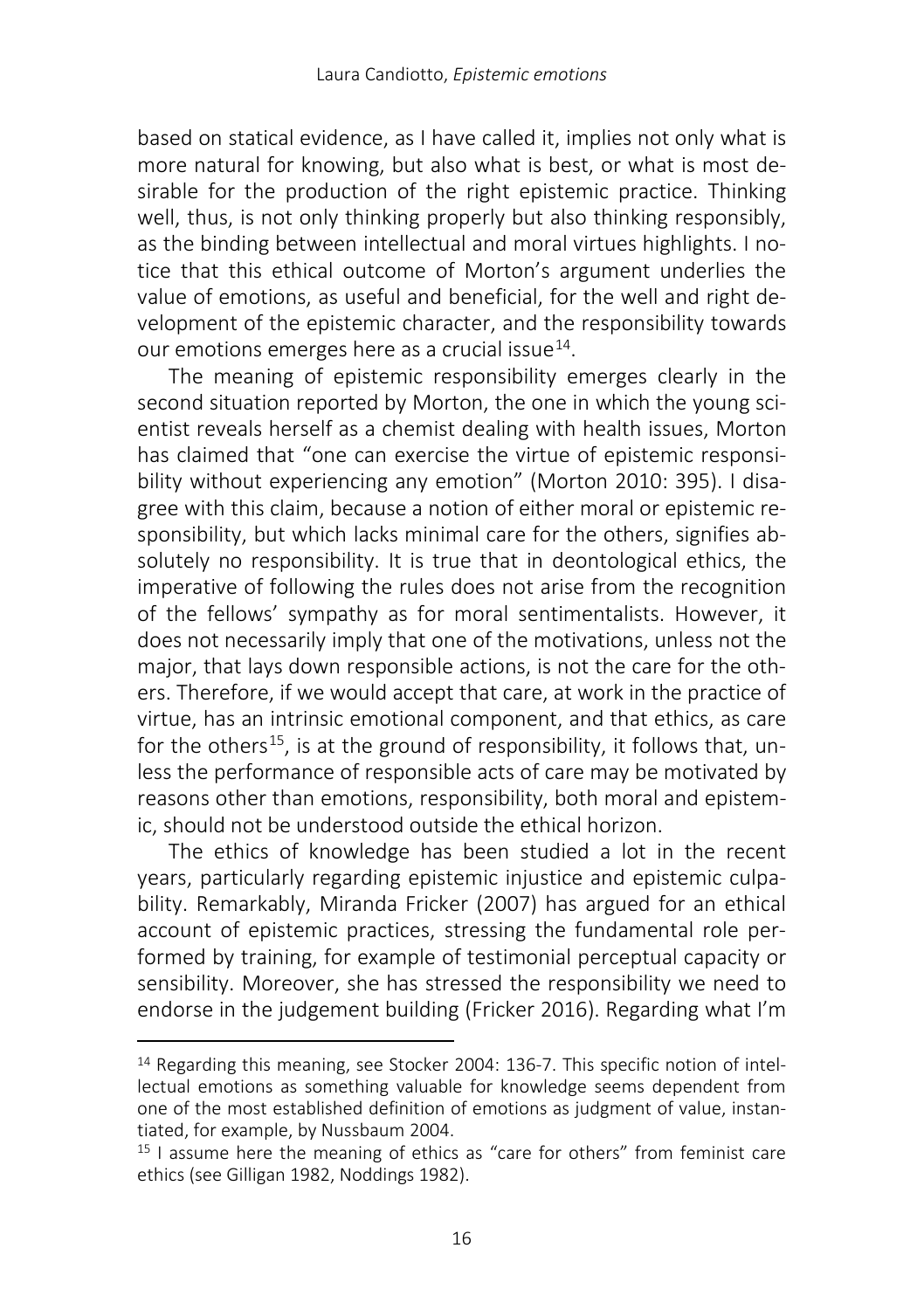arguing here, this is meaningful, because it underlies the importance of the training of the epistemic character and, therefore, of the responsibility towards the components that constitute her intellectual virtues. For Stocker (2004: 139), one of the functions of the epistemic emotions<sup>[16](#page-10-0)</sup> is exactly the one that characterises the sort of person who is doing something, and thus, regarding our example, to became a responsible epistemic agent.

## 4. *Epistemic emotions as one of the building blocks of intellectual virtues*

It follows that epistemic emotions build the character of the epistemic agent. This is my main thesis. They are not only the motives that lead her to act in certain ways and in certain circumstances<sup>[17](#page-10-1)</sup>, but they are at work within the agent as one of the building blocks of her intellectual virtues. Since intellectual virtues are character traits, thus epistemic emotions, as component of the virtues, are at the ground of the character and helps constitute it – or transform, as I will say later – as a proficient knower.

The notion of affectivity as background is well depicted by psychoanalysis (Stocker 2004: 137) and by enactivism (Colombetti 2014), for which, for example, affectivity is the primordial way in which an organism acts, knows, and decides, in a certain environment. The neuroscience of emotions has demonstrated that in any normal situa-tion emotions are constitutively intertwined with cognitions<sup>[18](#page-10-2)</sup> and.

<span id="page-10-0"></span><sup>16</sup> For Stoker, the other primary function of epistemic emotions is to help make the doing of something good for the person doing it. Stoker called them "intellectual emotions", stressing the connection between intellectual emotions and agency. He has not only underlined the more common functions of these kind of emotions as cause, aspiration, evaluation, and value, but also their valence in the constitution of the value of the actions performed by an epistemic character. Emotions, in fact, "are not just features of everyday, healthy, and good life, but also that they help make everyday life – indeed everyday intellectual life – healthy and good" (Stocker 2004: 144).

<span id="page-10-1"></span><sup>17</sup> The literature about the notion of "emotions" as "motives" is very wide and well-established, and it has to do with the idea that the role of the epistemic emotions may be the one to make a topic salient because they disclose its value. Regarding the notion of emotions as motives, see de Sousa 1987.

<span id="page-10-2"></span><sup>&</sup>lt;sup>18</sup> Recently the interactional model has been replaced by the integrational model (Gray et al. 2002) for which emotions and cognition are fully integrated within certain processes, as learning, perception or memory. This integration for Sten-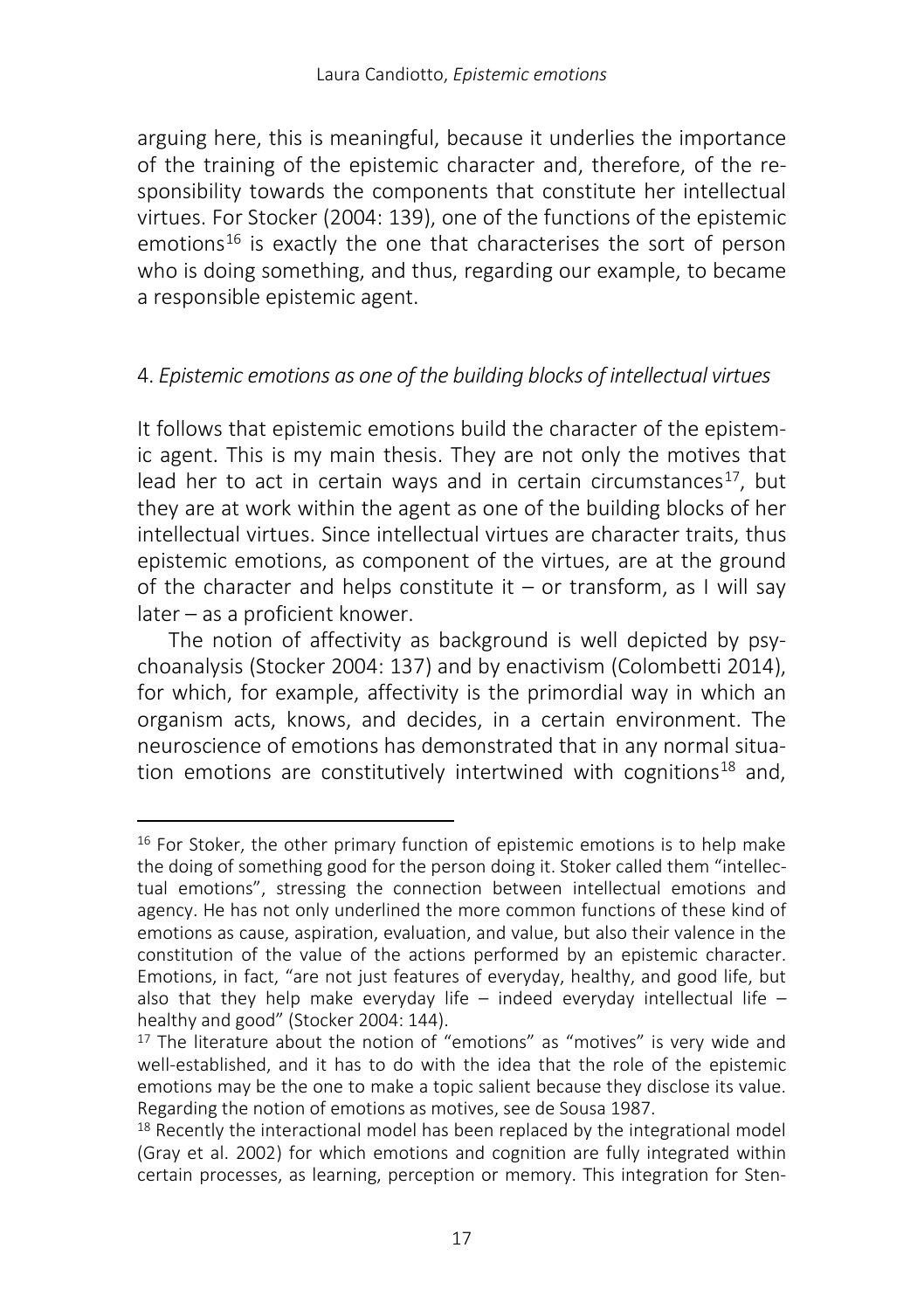specifically for my aim, it has underlined the primacy of emotions (LeDoux 1996) of over reasoning, for which they possess the "capacity to precede and cause particular lines of thought" (Franks 2006: 39)[19.](#page-11-0) Nevertheless, I do not want to extend here the discussion to covert emotions or the emotional unconscious, because my aim is to clarify the conscious process of manipulation of epistemic emotions within the training of the epistemic character<sup>20</sup>.

In virtue epistemology, intellectual virtues always refer to the epistemic agent, and not only to her cognitive act, or to the excellence of her epistemic character. Attaining the knowledge, in fact, depends on the epistemic ability of the agent within a specific context. It is exactly within this framework that my thesis acquires meaning. Epistemic emotions are one of the building blocks of the intellectual virtues because they are the energetic material starting from which – and in the composition with other technical skills, norms, judgements of values and aims – the agent builds patterns of action as dispositions and habits for thinking well. Within her processes of thinking as embedded and embodied, epistemic emotions are the bodily resources that make her thinking something vital for her agency. Therefore, as building blocks, they are at work within the same practice of the virtue – they are not just the primitive material that, after the refinement, is not visible anymore – as its resource.

As building blocks, epistemic emotions enable the practice of the virtue, not only as motives for action but also as steps to the education for the embodied character. They psychologically constitute the knower within the epistemic agency. In fact, as virtue responsibilism

ning (2002) is at the base of our process of reasoning and produces the implementation of cognition within affective structures.

<span id="page-11-0"></span><sup>19</sup> This thesis is not *prima facie* contradicted by the model of the parallel system of control. LeDoux (1996), in fact, has proposed to understand emotion and cognition as separate but interacting mental functions. On the other hand, Ronald de Sousa, discussing the model of the parallel system of control, has underlined its challenge for the role of emotions in reasoning and has proposed to understand emotions as the bridge between the "intuitive" and the "analytic" system. See de Sousa 2008: 68-70.

<span id="page-11-1"></span><sup>20</sup> For Sherman and White (2003: 36) including emotions in the constitution of intellectual virtue does not require that emotions can operate consciously only. Here I am focusing on conscious emotions because I am depicting the notion of affective abilities as results of epistemic training but I agree with the authors that we could include the unconscious component of our emotional life within our analysis of intellectual virtues.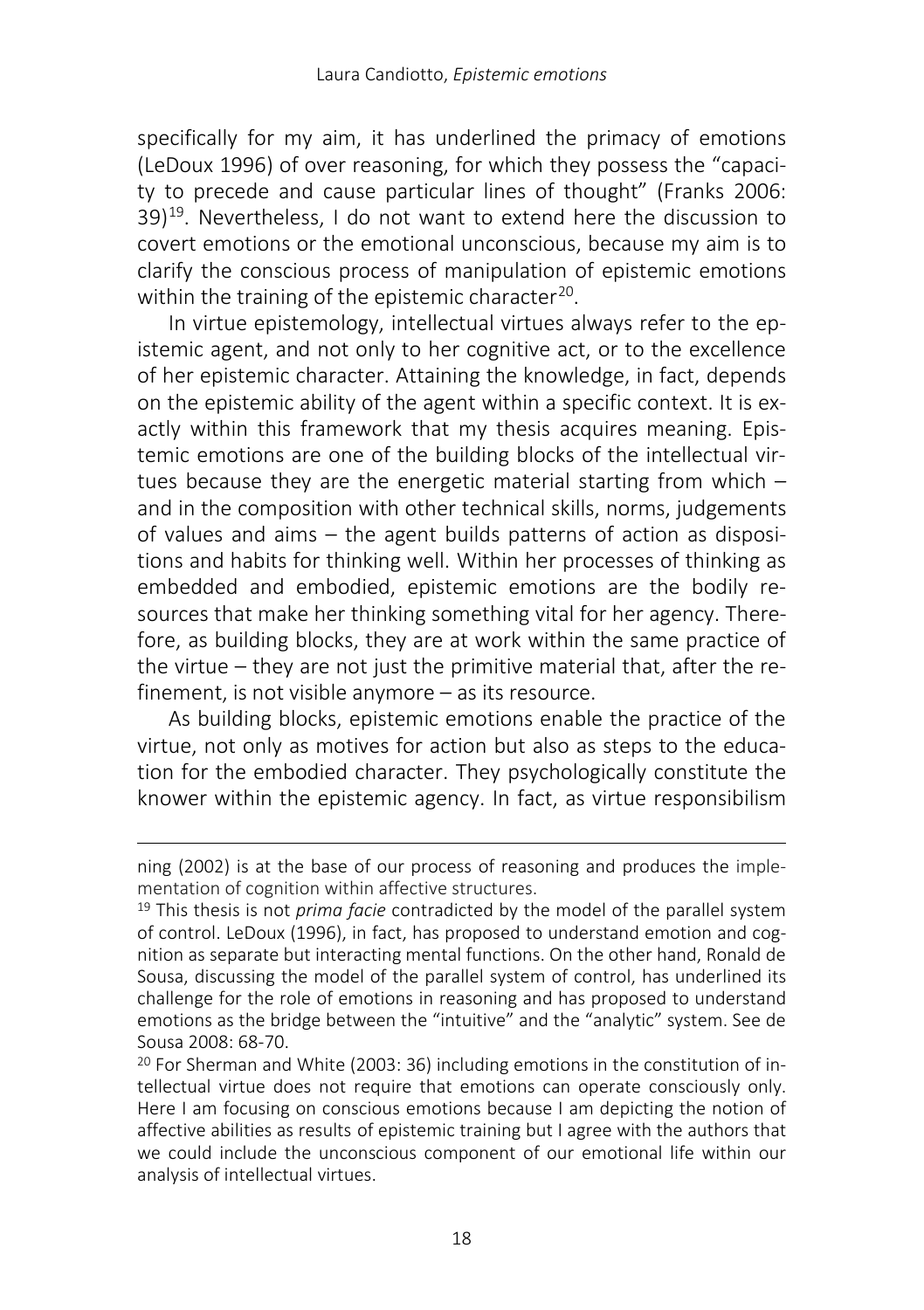has clearly underlined, the character traits involve "a positive psychological orientation toward epistemic goods" (Baehr 2011: 102), and this orientation, in my account, is made possible by the epistemic emotions.

Claiming that epistemic emotions are the building blocks of intellectual virtues implies that they are not only side-effects within the process, but that they play a causal role in it. This means that we should not only recognise their presence in the process, but also detect in which way they cause the knowledge.

Morton (2010), denying the thesis for which epistemic emotions are just side-effects, exemplifies it, saying that curiosity "operates through a pressure on the person's patterns of awareness, what she notices and ignores, so that it comes with a characteristic feeling" (Morton 2010: 394).

In my account, the causality in play here is not only one of the motives for action, but the one that leads to the constitution of the epistemic character in the agency through training. I propose to call this role "transformative" in order to stress the power of epistemic emotions in building a certain type of character, the epistemic one. Operating on the person's patterns of awareness, their transformative power operates not only in the action, but also in the same structure of the character. In fact, epistemic emotions are involved in the transformation of the character's epistemic side, since they transform the agent in a skilful knower, enabling her to develop intellectual virtues and, furthermore, perform them responsibly. Therefore, I introduce two meanings for understanding epistemic emotions as one of the building blocks of intellectual virtues: the first – the one that is more recognised by the literature and that I have analysed in the previous section – is the one for which epistemic emotions are building blocks as motivational component, and the second – the innovative one that I have introduced in this section – for which epistemic emotions are building blocks as a transformative component.

## 5. *From virtues to abilities*

Recognising epistemic emotions as the transformative power at the ground of intellectual virtues implies that they are a necessary (but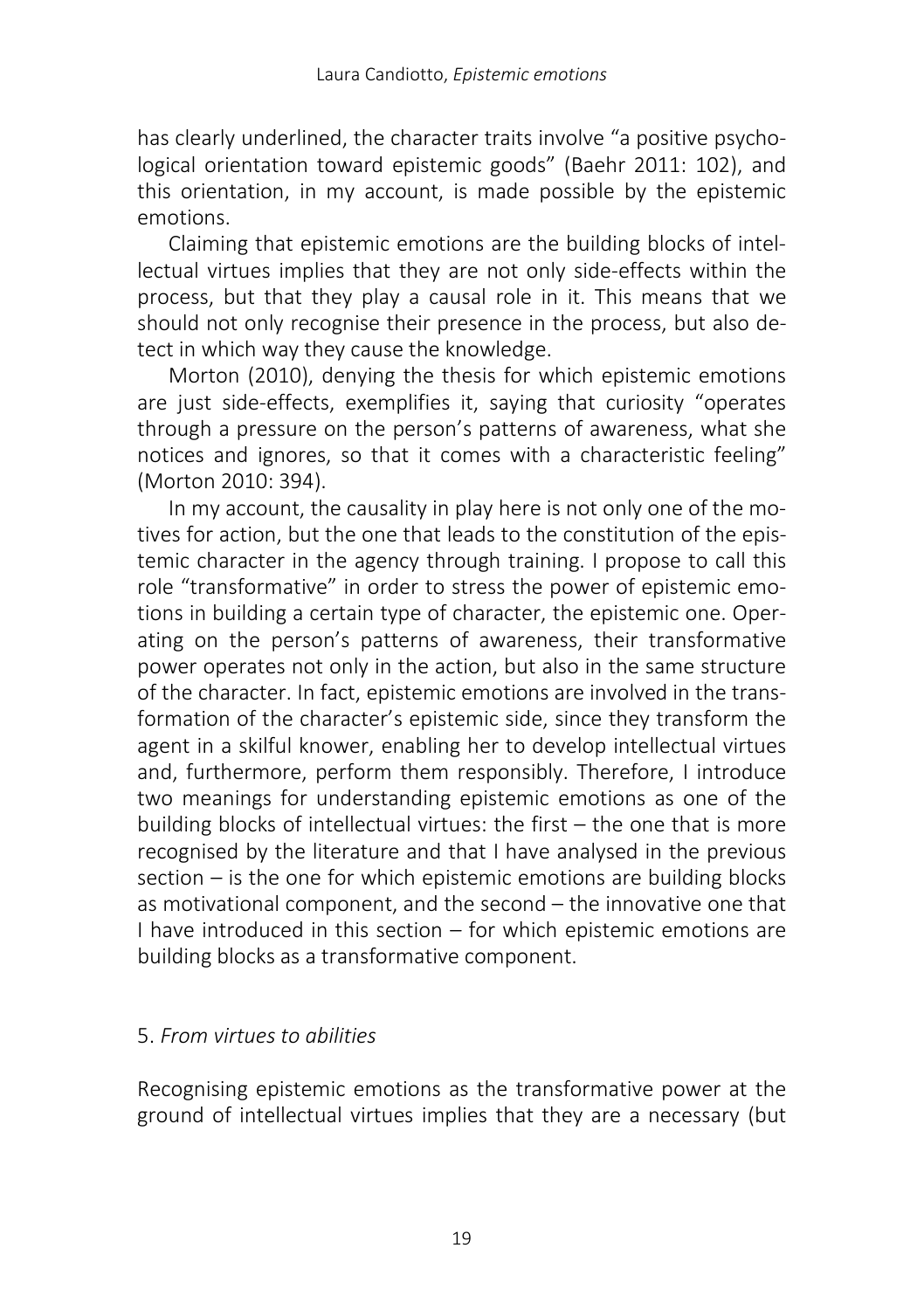non-sufficient<sup>21</sup>) component for knowledge, and that their beneficial role resides exactly in their structural entanglement with intellectual virtues in the building of the successful epistemic character. In fact, if we can grasp them as facilitating conditions (but not necessary) for the practice of the epistemic virtue focusing on the motivation component, we can attain their stronger value as a builder of the epistemic character, recognising their transformative power.

Since emotions build the character, it is necessary to nurture and train them in order to make them a valuable and stable support for virtue. Intellectual virtues stabilise the epistemic emotions in affective abilities, regulating them within the pattern of decisions. In this process, intellectual virtues are intimately connected to the proper emotional functioning (Roberts and Jay Wood 2004: 4), that enables the construction of the affective abilities. Thus, the dynamic process that binds together epistemic emotions and intellectual virtues is not only the one that makes epistemic emotions one of the components of intellectual virtues, but also the one that moves from intellectual virtues to affective abilities. The machinery is, therefore, efficiently dynamic and procedural, and permits, thanks to intellectual virtues, to transform epistemic emotions in affective abilities ready for the action. In fact, thinking virtuously not only discloses epistemic emotions, but builds the affective abilities that will stably belong to the epistemic character.

By "affective abilities", I mean those emotional capacities that, deriving from the refinement of the epistemic emotions, are ready to be used in order to enhance cognitive processes. For example, and regarding intellectual perseverance, Heather Battaly (*forthcoming*) has depicted the emotional component as a disposition to respond to obstacles with the appropriate degree of confidence and calmness, in the given context. I mean for "affective ability" what Battaly has called "disposition" since the process I am indicating is the one that makes epistemic emotions affective to those abilities ready to be used in the right time and place. In fact, affective abilities make epistemic emotions appropriate and beneficial for the cognitive task. As a side remark, I would mention that this topic is crucial for applied epis-

<span id="page-13-0"></span><sup>&</sup>lt;sup>21</sup> Epistemic emotions are not enough by themselves, think for example at curiosity as not enough for the truth-seeking (see Brady 2009). I argue that they are one of the necessary building blocks of intellectual virtues, cooperating with the other components in order to make the knower excellent.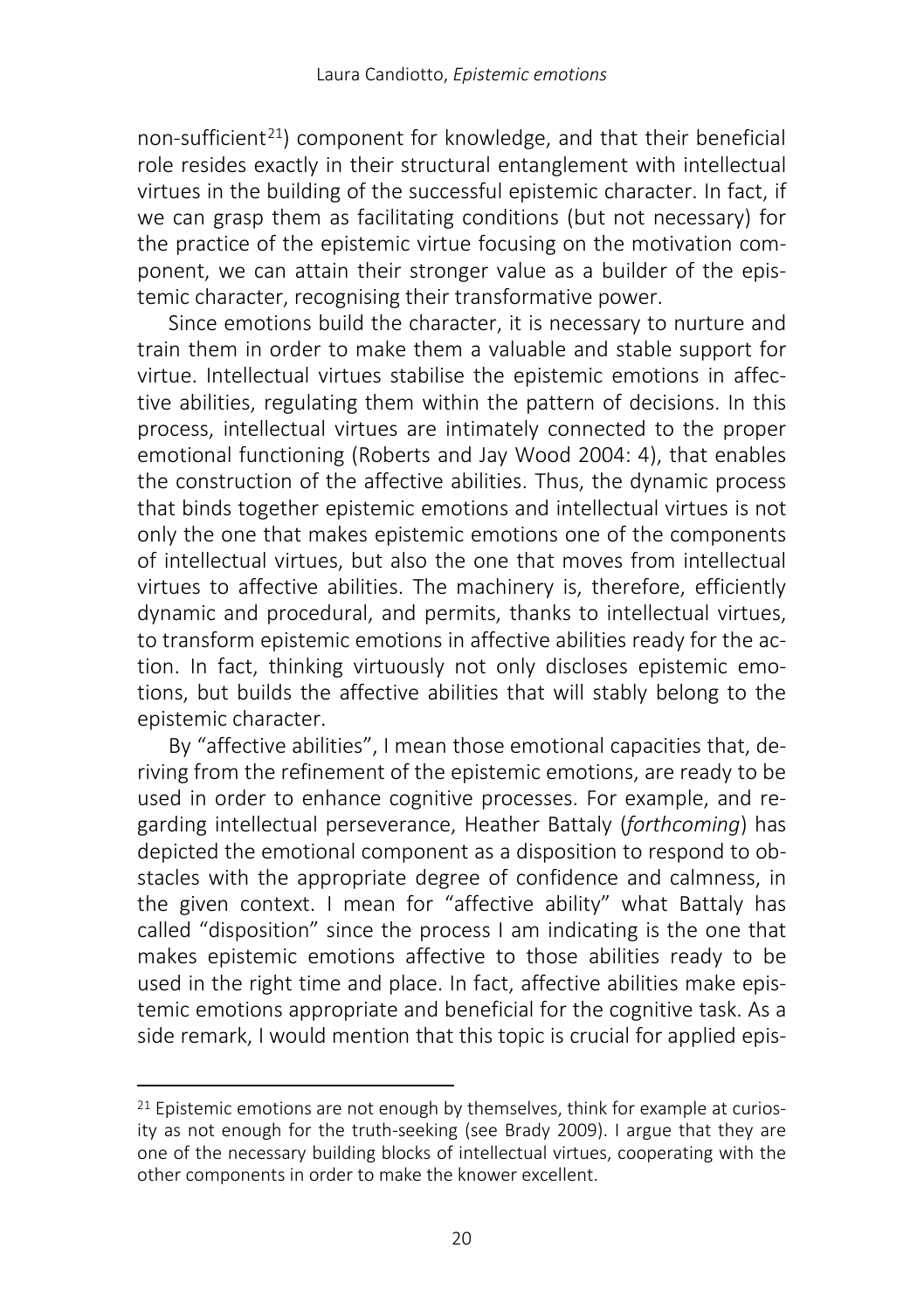temology, especially in education<sup>22</sup>, since it discloses the horizon of the practice of the virtue and the necessity of the training to pass from epistemic emotions to acquired affective abilities.

I argue that the notion of training is crucial for all the processes, from epistemic emotions to intellectual virtues, and from them, to affective ability. Affective ability, in fact, leads to the virtue side of affectivity, and thereby, to its excellence. The excellence is not existent by nature, but, as in the case of intellectual virtues, should be trained. Therefore, epistemic emotions are subject to the refinement of reason, in order to increase their epistemic efficacy, thus becoming affective abilities. Epistemic emotions are natural powers possessed by an embedded and embodied epistemic agent that trains them. They are not only a natural power that *a priori* leads to the knowledge achievement, but the training, as a social practice within specific cultural environments, makes them abilities that are acquired as intel $l$ ectual virtues<sup>[23](#page-14-1)</sup>. Agency, in fact, discloses the social dimension of the epistemic emotions and of the intellectual practices performed by social agents $24$ .

Although Julia Annas belongs to the group of scholars who embrace the distinction between moral and intellectual virtues, for which, following Aristotle, emotions are components of moral virtues and not of the intellectual ones, she has recognised that emotions are involved in the development of an intellectual virtue as perseverance or intellectual honesty (Annas 2003: 16). Therefore, regarding her specific claim about the development of an intellectual virtue, I would argue that not only does epistemic emotion have the power to transform the character ("the transformative component"), but also that they should be transformed, through training, into abilities. As under-

<span id="page-14-0"></span> $22$  Regarding a view of education, sensitive to connections between cognition and emotions, see Scheffler 1991 (chapter 1), and regarding applied virtue epistemology in education see Baehr 2016. On the cognitive role of emotions in learning environments see Candiotto 2016.

<span id="page-14-1"></span> $23$  See Kvanvig 1992 for the social/genetic epistemology.

<span id="page-14-2"></span><sup>24</sup> Alfano and Skorburg (*forthcoming*), underlying the social dimension of the practice, have stressed on the importance to develop researches on the collective dimension of the generation and training of intellectual virtues. I think that this venue of research is very promising and a combination with the researches on we-intentionality wherein group agency and collective emotions may be fruitful.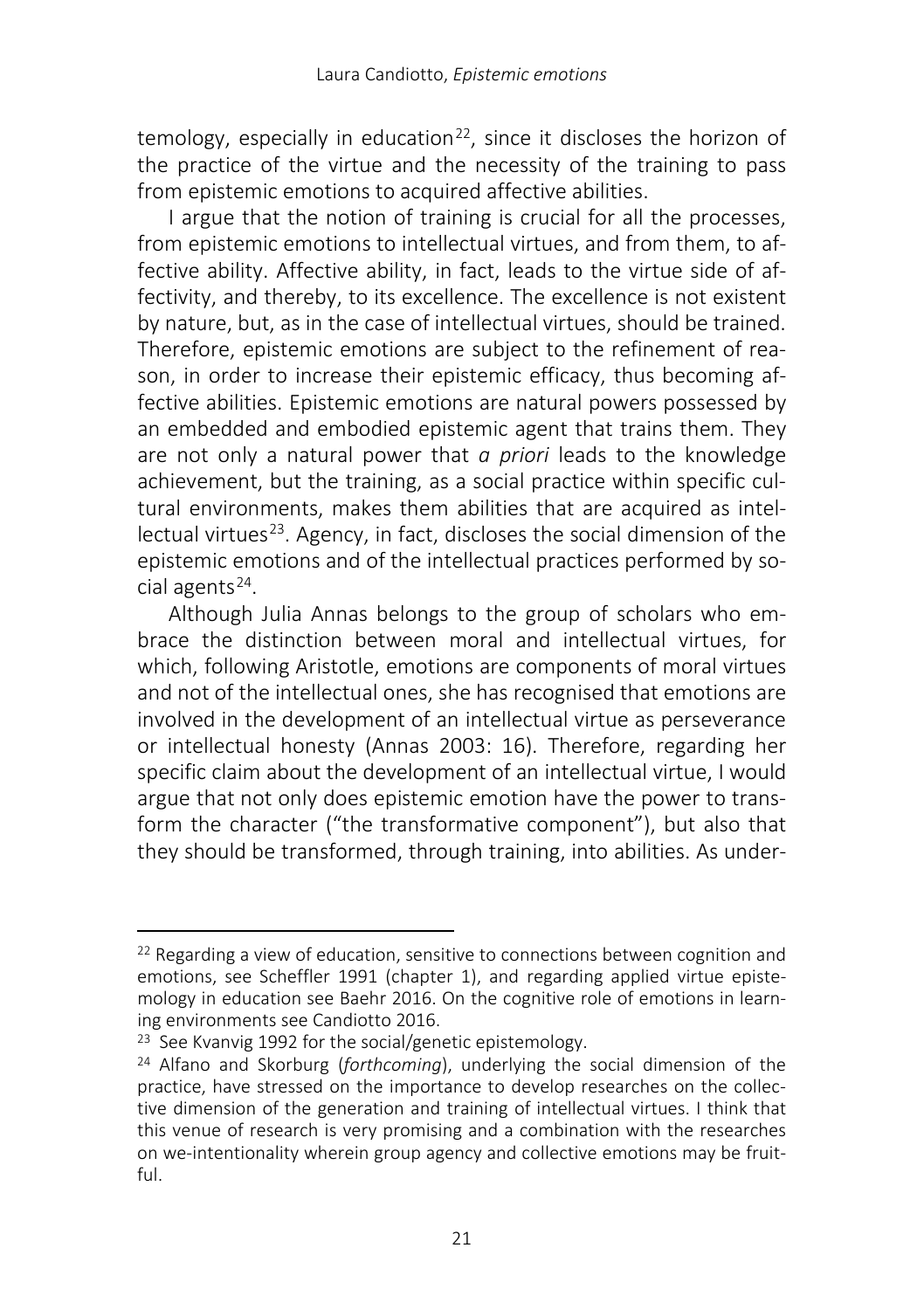lined by Hookway (2003a), this means to allow epistemic emotions to have a role in epistemology, as they have in ethics.

Another benefit of the approach I am drawing here – i.e., the one for which epistemic emotions are the building blocks of intellectual virtues – is that it helps to understand them as the character's resources for inquiry, rather than just static belief. It follows that knowledge is the practice of knowing, and it is performed by an embodied knower that, in the action, develops her intellectual virtues.

In fact, I should be motivated to think well (epistemic emotions as motives), and I have the resource for doing this (epistemic emotions as building blocks); therefore, and thanks to the training, epistemic emotions lead the process that affirms intellectual virtues, making the agent intellectually virtuous (epistemic emotions as transformative component). Finally, they become our affective ability, ready to be reiterated in the process.

The epistemic character has the responsibility towards her epistemic emotions and to the process that makes them abilities. In this context, the notion of deliberation acquires the meaning of the right choice for self-transformation, which is to transform epistemic emotions in those abilities available for the cognitive tasks and for attaining the cognitive success. This notion is strictly connected to one of the mastery of epistemic emotions in the realm of the expertise, that I cannot develop further here.

## 6. *Conclusion*

What makes an emotion epistemic? In this paper, I specified some crucial elements within the broad definition I provided at the beginning, i.e., the one that says that epistemic emotions are those emotions that have to do with knowledge, claiming that they are epistemic in the meaning of contribution to the knowledge achievement. This is made possible for their causal role as building blocks of intellectual virtues, that I understood within virtue responsibilism to be character traits of the epistemic agent, and, specifically, are motives for the thinking (the motivational component) and the transformation of the character in a successful knower (the transformative component). In fact, this machinery, framed within the horizon of the responsible training, leads to the transformative power of the agent in proficient knower. Moreover, I understood intellectual virtues as the patterns in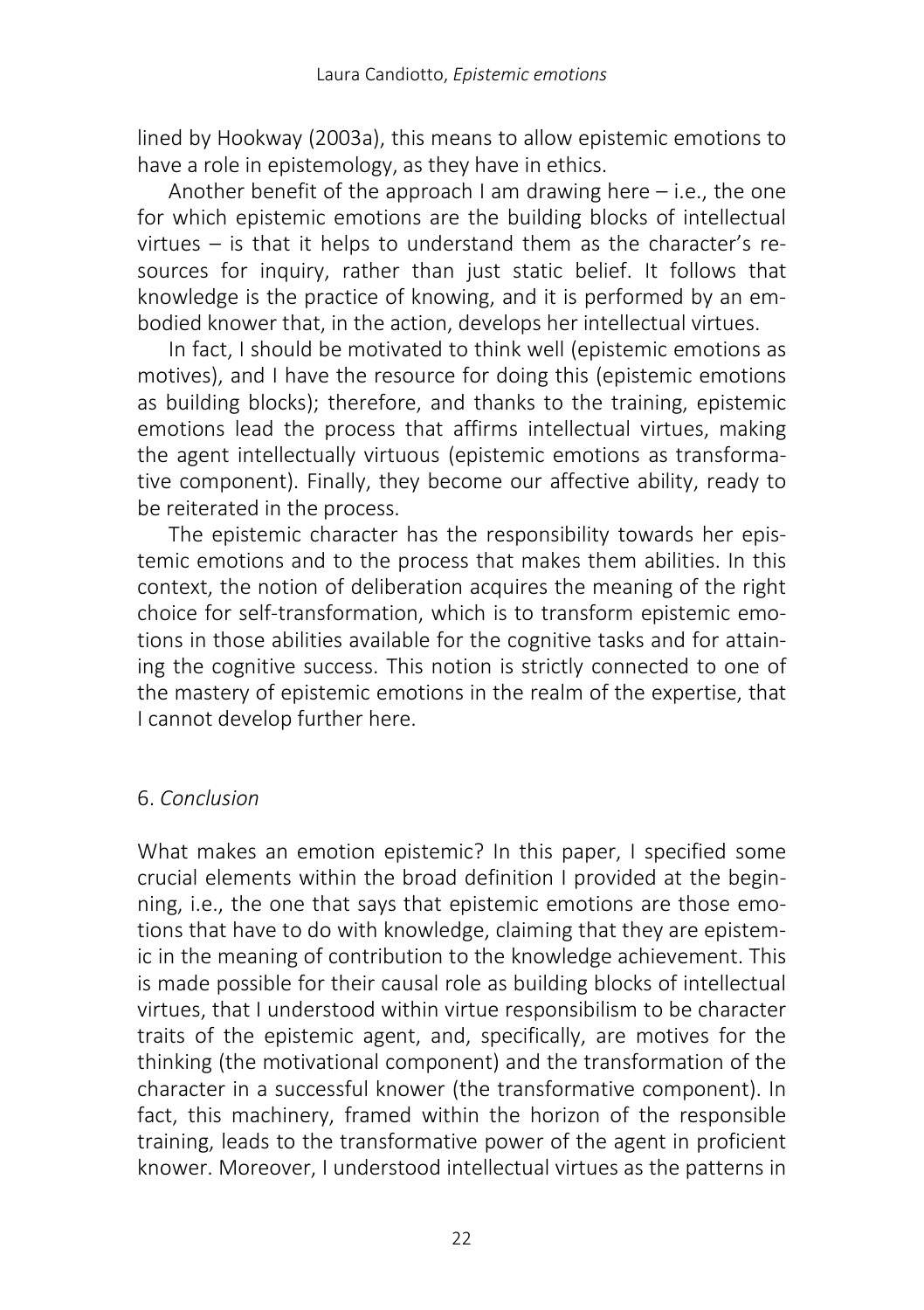which we use our intellectual skills and abilities (Hookway 2003a: 88), and, finally, I reached, among these abilities, the notion of affective abilities as the refinement of epistemic emotions through training. Therefore, affective abilities, as the refined epistemic emotions ready to use within the practice of intellectual virtues, are the secure and beneficial dispositions that enhance the responsible practice of cognition.

Acknowledgement. This paper arises from the project "Emotions First" (Marie Curie Individual Fellowship, Horizon 2020. Grant: 655143 – EMOTIONS FIRST) funded by the EU Commission. I would like to thank Guy Axtell for having encourage me to develop my first insights into the relationship between epistemic emotions and intellectual virtues.

Bibliography

Alfano, M., *Moral psychology. An introduction*, Boston, Polity, 2016.

Alfano, M., Greco, J., Turri, J. (*forthcoming*), *Virtue epistemology*, in E.N. Zalta (ed.), *The Stanford encyclopedia of philosophy* (Winter 2016 Edition), http://plato.stanford.edu/archives/win2016/entries/epistemology-virtue/.

Alfano, M., Skorburg, A. (*forthcoming*), *The embedded and extended character hypotheses*, in J. Kiverstein (ed.), *Philosophy of the social mind*, London, Routledge.

Annas, J., *The structure of virtue*, in M. DePaul, L. Zagzebscki (eds.), *Intellectual virtue. Perspectives from ethics and epistemology*, pp. 15-33, Oxford, Oxford University Press, 2003.

Axtell, G., *Introduction*, in G. Axtell (ed.), *Knowledge, belief, and character*, Lehman MD, Rowman & Littlefield Publishers, 2000.

Baehr, J., *The inquiring mind. On intellectual virtues and virtue epistemology*, New York, Oxford University Press, 2011.

Baehr, J. (ed.), *Intellectual virtues and education*, London, Routledge, 2016.

Battaly, H. (*forthcoming*), *Intellectual perseverance*, "Journal of Moral Philosophy".

Brady, M., *Emotional insight. The epistemic role of emotional experience*, Oxford, Oxford University Press, 2013.

Brady, M., *Curiosity and the value of truth*, in A. Haddock, A. Millar, D. Pritchard (eds.), *Epistemic value*, pp. 265-83, Oxford, Oxford University Press, 2009.

Brady, M., Pritchard, D., *Moral and epistemic virtues*, "Metaphilosophy", n. 34 (2003), pp. 1-11.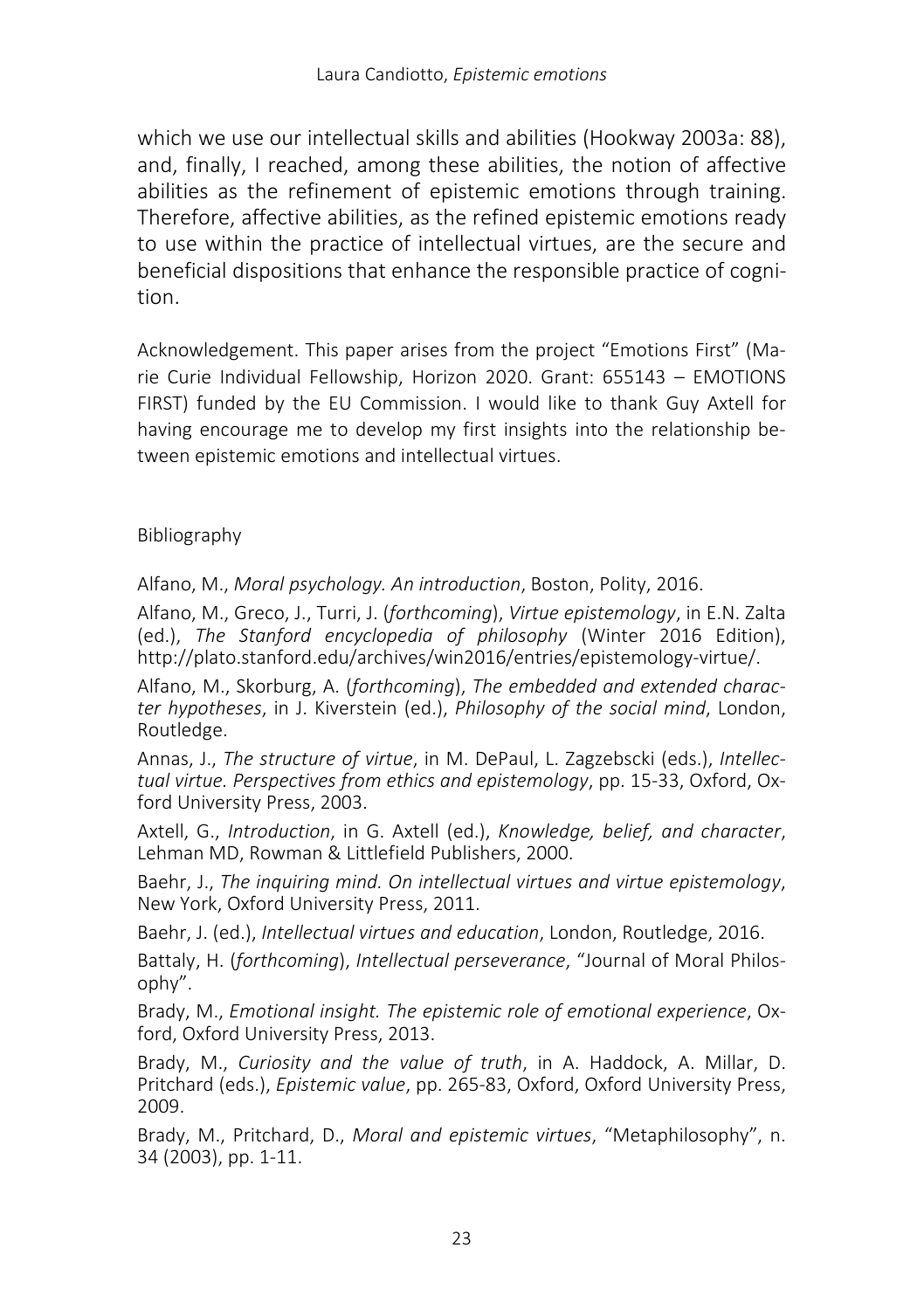Candiotto, L., *Emotions*, in M. Peters (ed.), *Encyclopedia of educational philosophy and theory*, Springer Singapore, 2016:

http://link.springer.com/referenceworkentry/10.1007/978-981-287-5327\_311-1. Accessed 1 October 2016.

Code, L., *Epistemic responsibility*, Andover NH, University Press of New England, 1987.

de Sousa, R., *Epistemic feelings*, in G. Brun, U. Doguoglu, D. Kuenzl (eds.), *Epistemology and emotions*, pp. 185-204, Hampshire, Ashgate, 2008.

de Sousa, R., *Emotions. What I know, what I'd like to think I know, and what I'd like to think*, in R.C. Solomon (ed.), *Thinking about feeling*, pp. 61-75, New York, Oxford University Press, 2004.

de Sousa, R., *The rationality of emotion*, Cambridge, MIT Press, 1987.

Colombetti, G., *The feeling body. Affective science meets the enactive mind*, Cambridge, MIT Press, 2014.

Damasio, A., *Descartes' error. Emotion, reason, and the human brain*, New York, Avon Books, 1994.

Elgin, C., *Emotion and understanding*, in G. Brun, U. Doguoglu, D. Kuenzl (eds.), *Epistemology and emotions*, pp. 33-50, Hampshire, Ashgate, 2008.

Franks, D., *The neuroscience of emotions*, in J. Stets, J.H. Turner (eds.), *Handbook of the sociology of emotions*, pp. 38-62, New York, Springer US, 2006.

Fricker, M., *Fault and no-fault responsibility for implicit prejudice*, in M. Brady, M. Fricker (eds.), *The epistemic lives of groups. Essays in the epistemology of groups*, pp. 33-50, Oxford, Oxford University Press, 2016.

Fricker, M., *Epistemic injustice. Power & the ethics of knowing*, Oxford, Oxford University Press, 2007.

Gilligan, C., *In a different voice*, Cambridge, Harvard University Press, 1982.

Goldie, P., *The emotions. A philosophical exploration*, Oxford, Clarendon Press, 2002.

Gray, J.R., Braver, T.S., Raichle, M.E., *Integration of emotion and cognition in the lateral prefrontal cortex*, "Proceedings of the National Academy of Sciences USA", n. 99 (2002), pp. 4115-20.

Kvanvig, J.L., *The intellectual virtues and the life of the mind*, Savage, Rowman & Littlefield, 1992.

Hookway, C., *Affective states and epistemic immediacy*, in M. Brady, D. Pritchard (eds.), *Moral & epistemic virtues*, pp. 75-92, Oxford, Blackwell, 2003a.

Hookway, C., *How to be a virtue epistemologist*, in M. DePaul, L. Zagzebscki (eds.), *Intellectual virtue. Perspectives from ethics and epistemology*, pp. 183- 202, Oxford, Oxford University Press, 2003b.

Hookway, C., *Regulating inquiry. Virtue, doubt, and sentiment*, in G. Axtell (ed.), *Knowledge, belief, and character*, pp. 149-60, Rowman & Littlefield, 2000.